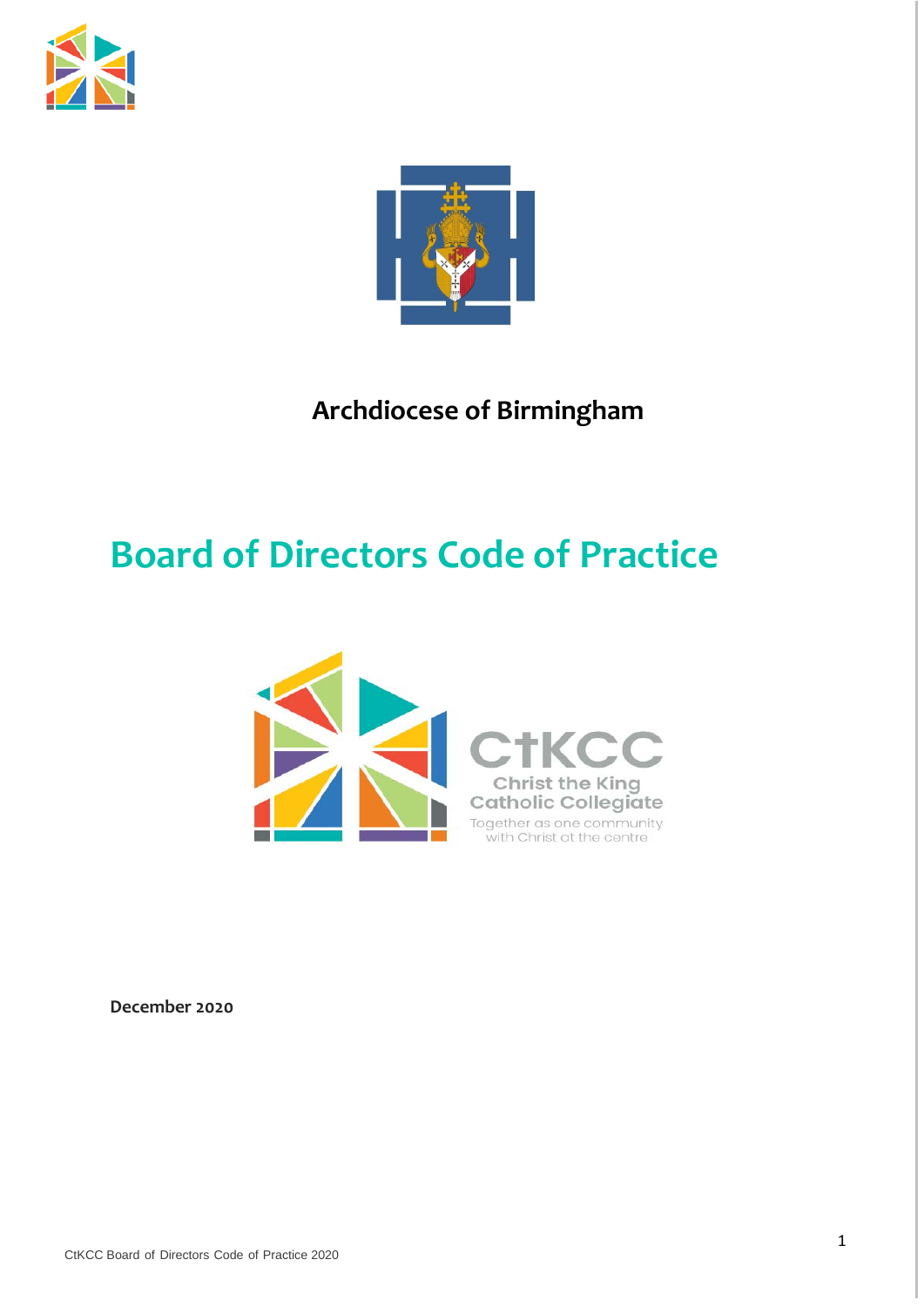

# **1. Rationale**

- 1.1 The purpose of this code of practice is to enable the Board of Directors to contribute to the Multi- Academy Company securing its mission and sustaining its ethos as a Catholic Multi-Academy Company, as well as ensuring the Multi-Academy Company provides a quality educational experience for all its children and achieves high standards.
- 1.2 The mission of our Multi-Academy Company:
	- We are a shared community working together in a culture of trust, respect and love.
	- We are committed to providing distinctive, strong, sustainable Catholic education based on Jesus's words "I have come that they may have life in all its fullness" John 10:10.
	- We offer wider educational opportunities for children, young people and staff to achieve and excel throughout their educational life
	- We serve our local communities with strong links to our parishes and neighbourhoods.
	- We work collaboratively with other schools, teaching school alliances, multi academies and local authorities.
- 1.3 The aims of our Multi-Academy Company:
	- To provide an excellent education so that our children become the person God meant them to be.
	- To achieve the best outcomes for all our children.
	- To support each other.
	- To share knowledge, expertise and resources.
	- To strengthen and nurture the Catholic life of our schools
	- To nurture the spiritual development of every individual
	- To protect and preserve Catholic education in this area for future generations.
	- To respect and value all members of our Collegiate and those we meet externally, in keeping with our Catholic identity
- 1.4 As a Catholic Multi Academy Company we are true to our Gospel Values of:
	- Love
	- Faith
	- Service to others
- 1.5 Christ the King Catholic Collegiate is bound by the seven principles for public office:
	- Selflessness
	- **Integrity**
	- **Objectivity**
	- Accountability
	- Openness
	- Honesty
	- **Leadership**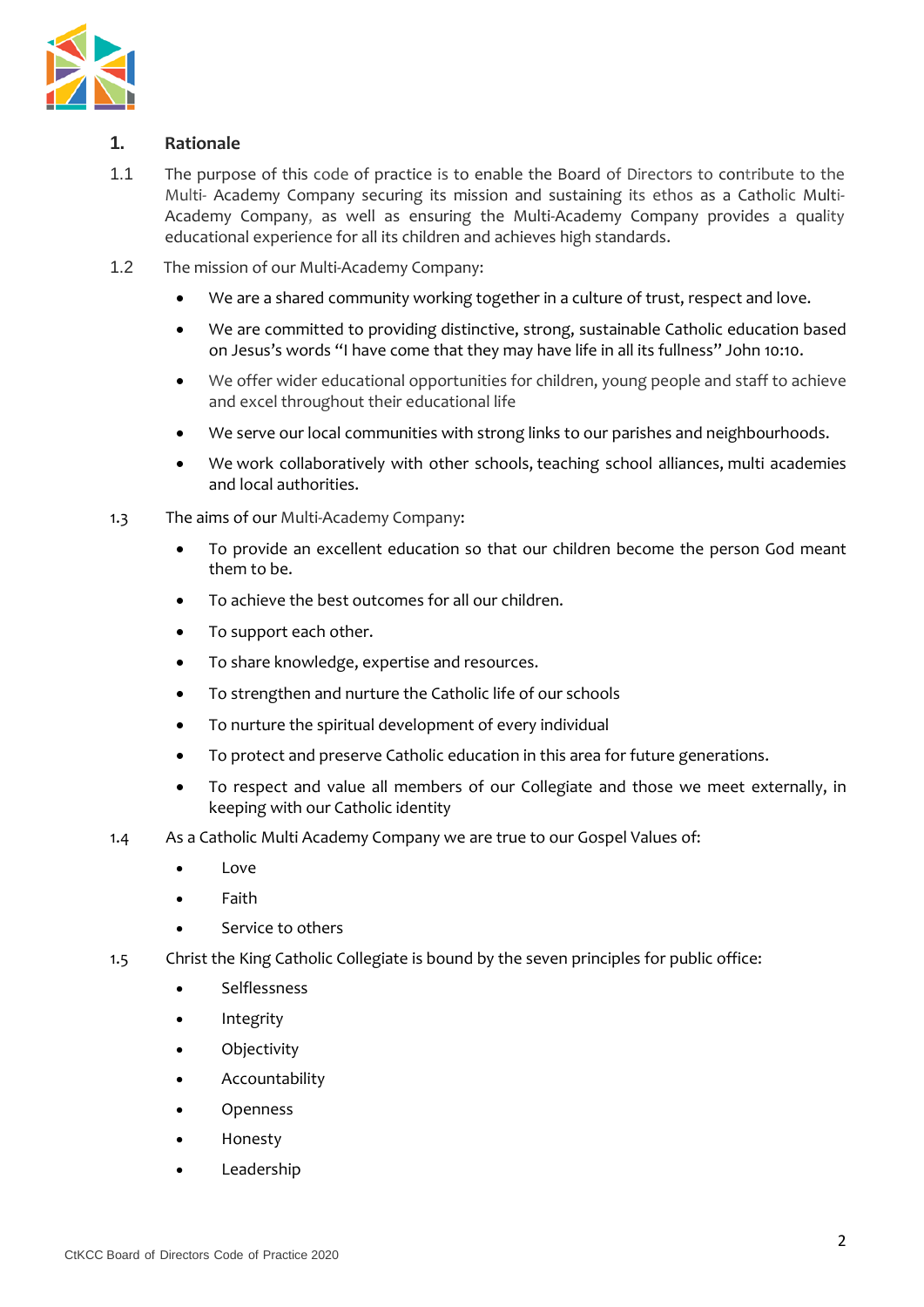

# **2. Legal Framework**

- 2.1 The Board of Directors is a corporate body. Directors have no authority to act individually except where the Board of Directors has delegated the authority to do so.
- 2.2 All directors have equal status, and although directors are appointed and elected by different groups, the central concern must be the welfare of our multi-academy schools as Catholic schools, conducted in accordance with the Diocesan Trust Deed.

# **3 Roles and Responsibilities**

- 3.1 The Board of Directors is responsible for:
	- Promoting high standards of educational achievement, whilst ensuring that all schools within the, multi-academy meet statutory requirements [see Education Act 2002)
	- Securing the Catholic ethos, thus ensuring the school is seen to bear witness to the faith in all aspects of its work [see the Multi-academy company scheme of delegation].
- 3.2 The Board of Directors has a strategic role. As agent of accountability, on behalf of the Catholic community and the communities of the schools within the multi-academy , the Board of Directors decides what it wants the multi-academy to achieve, in order to secure its mission, and sets the framework for making sure those intentions are realised.
- 3.3 The strategic framework means:
	- Ensuring the vision, ethos and strategic direction of the multi-academy are clearly defined by setting the aims and objectives of the multi-academy , while having regard to the respective ethos and mission statement of each school within the multi-academy [See the articles of association and scheme of delegation).
	- Adopting policies, agreeing targets and determining priorities to achieve the aims and objectives
	- Ensuring there are plans and procedures in place to secure those policies, targets and priorities.
	- Giving challenge and support to the principals and ensuring they perform their responsibilities for the educational performance of the schools.
	- Reviewing the aims and objectives, and monitoring and evaluating progress in implementing the policies, achieving the targets and addressing priorities.
	- Evaluating the effectiveness of the work of the multi-academy in providing a high quality education rooted in life, person and teachings of Jesus Christ and Gospel values.
	- Ensuring the sound, proper and effective use of the multi-academy's financial resources.
- 3.4 In its strategic role the Board of Directors is accountable to:
	- The Trustees who own the school, for the school's effectiveness as a Catholic school.
	- The Department for Education through the funding agreement.
	- The Catholic community, and the wider community, who entrust their children to the schools within the multi-academy, for the outcomes achieved by their children, in all aspects of their being.
- 3.5 All Headteachers in the multi-academy are responsible for:
	- Advising on and implementing the strategic framework agreed by the Board of Directors, which includes:
		- **o** Formulating and drafting aims and objectives, policies and targets for consideration by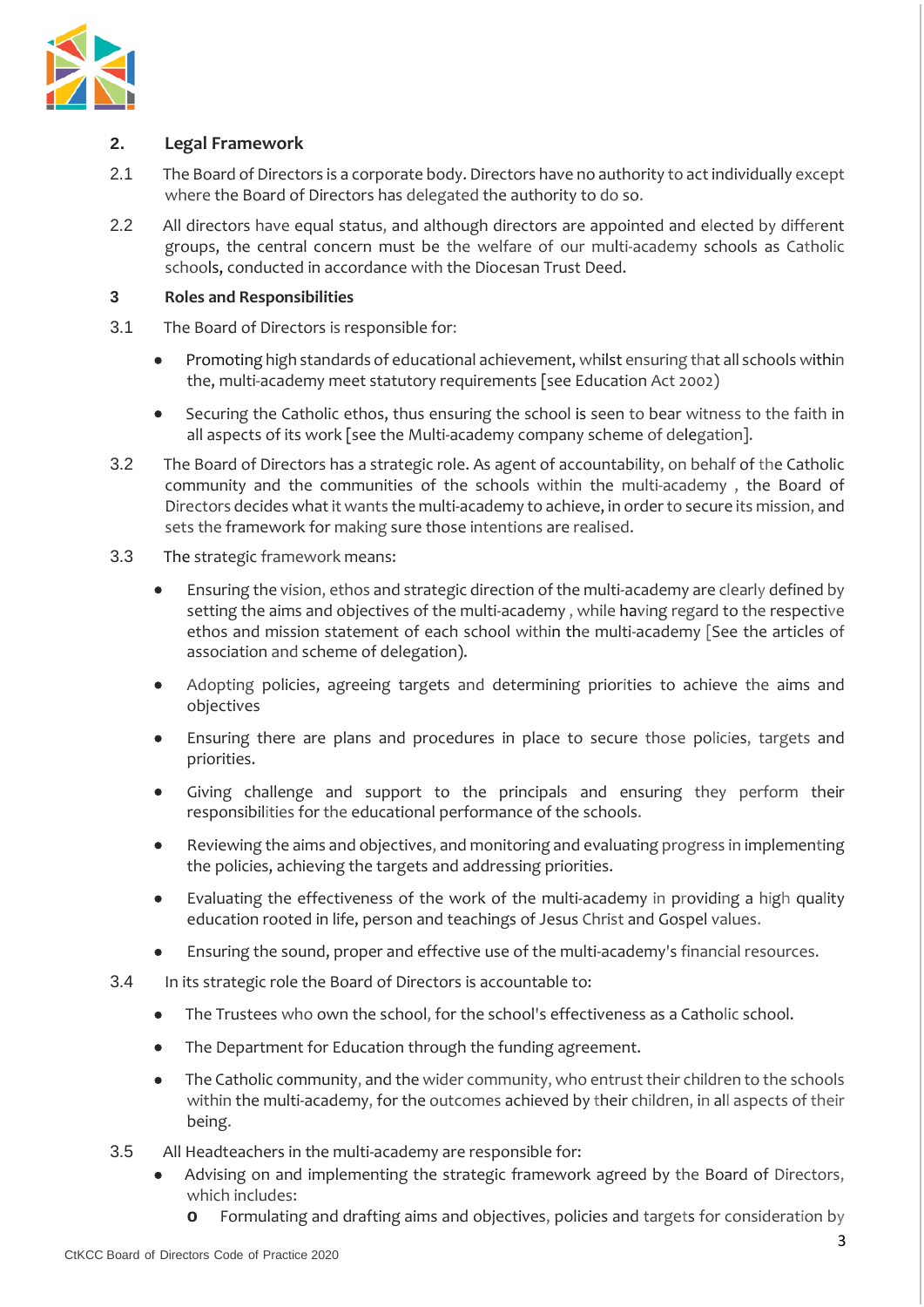

the Board of Directors.

- **o** Implementing policies set by the Board of Directors.
- **o** Leading their school towards agreed targets.
- **o** Reporting on progress towards the agreed aims, objectives and targets.
- **o** Discharging delegated responsibilities on the Board of Directors behalf.
- The internal organisation, management and control of the school, including the implementation of the curriculum and the day to day running of the school.
- The educational performance of the school.

#### **4 Commitment**

- 4.1 We acknowledge that being a director:
	- Involves committing significant amounts of time and energy.
	- Involves participating fully in the work of the board of directors so that individuals accept a fair share of the responsibilities and duties, including service on committees, working parties or as 'named directors'.
	- Individual directors will be expected to be on a minimum of one and a maximum of three standing committees
	- Requires regular attendance at meetings of the full board of directors and committees.
	- Requires getting to know the multi-academy schools well and responding to opportunities to visit and get involved in school activities.
	- Requires considering seriously our individual and collective training and development needs and using any designated funds to address them.
	- Requires knowledge and understanding of our role within school procedures.

# **5 Confidentiality**

- 5.1 We understand that being a director requires that we:
	- Observe confidentiality routinely as a matter of course, but particularly when explicitly asked to do so, for example regarding matters concerning staff, children or their parents/carers.
	- Keep discussion about decisions confidential even when decisions themselves are made public through the minutes of meetings.
	- Exercise prudence when invited to respond in discussions and informal talk outside board of directors meetings, and instead of passing individual comment, encourage issues to be brought to the attention of the principals, the local academy committee or board of directors (depending on the nature of the issue) through the proper channels.
	- Exercise care that any discussions do not prejudice any formal procedures.

#### **6 Relationships**

6.1 Drawing on the model of the person, life and teachings of Jesus Christ, the board of directors will strive to develop effective working relationships with:

- The Headteachers
- Staff
- Children
- Parents
- The local governing bodies
- The Diocese (i.e. Diocesan Education Service)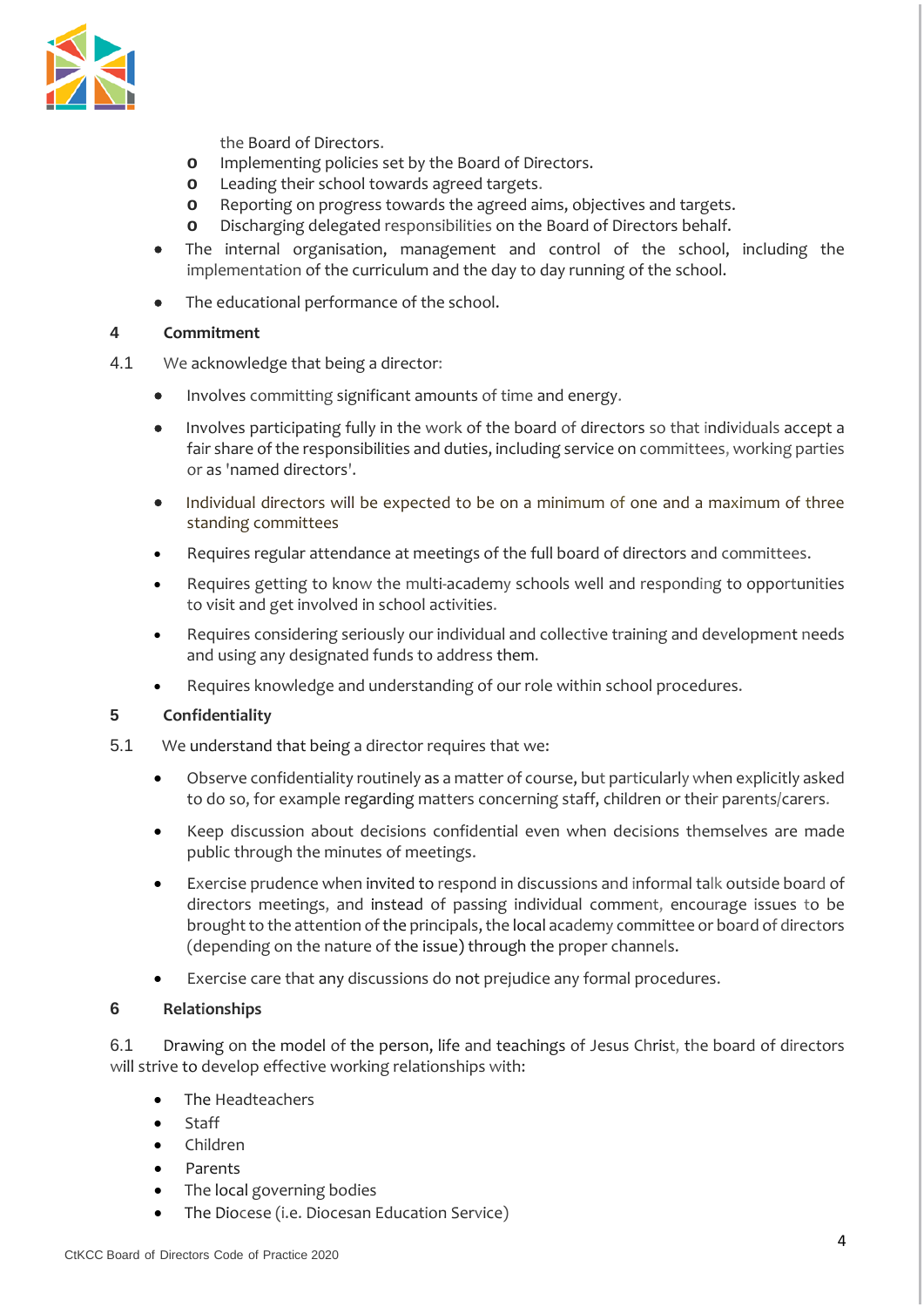

- Multi-agency representatives
- Our parish and local communities
- Trinity Sixth Form partners
- Other local schools, including Catholic and other VA , VC and Community schools and Academies .
- Local educational organisations/businesses etc.
- 6.2 In forming, building and sustaining good working relationships directors will strive to:
	- Remember that we are typically representative of the *category* of director to which we are appointed or elected. We are not representatives OF those *groups,* e.g. a parent director expresses their views using their experience as a parent, they are not representing the views of the whole parent body of a school or the multi-academy.
	- Work as members of a team in which constructive working relationships are actively promoted, forming the board of directors which functions with corporate responsibility and accountability.
	- Develop an open and honest relationship with the principals and all school staff, acting as 'critical friend' to the multi-academy schools, ensuring a balance is struck between offering challenge and support.
	- Ensure that effective relationships are built on trust and opportunities to network effectively and efficiently.
	- Ensure that Gospel values underpin the relationships between directors and with other stakeholders.
	- The board of directors will draw on the guidance offered in 'Christ at the Centre' that whilst not definitive , the core values based on the Beatitudes may be summarised as follows:
		- o Faithfulness and integrity
		- o Dignity and compassion
		- o Humility and gentleness
		- o Truth and justice
		- o Forgiveness and mercy
		- o Purity and holiness
		- o Tolerance and peace
		- o Service and sacrifice

# **7 Conduct**

7.1 Directors have a duty to act with selflessness, integrity, objectivity, accountability, openness honesty and leadership<sup>1</sup>, in the best interests of the school at all times. Drawing on the model of the person, life and teachings of Jesus Christ, the board of directors will strive to behave professionally at all times.

- Directors will aim to discharge their duties in a manner that maintains and develops the Catholic ethos of the multi-academy and its reputation in the parishes, local communities and wider educational community. Directors' actions at all times should reflect our responsibility to secure the Catholic ethos of the multi-academy.
- Directors should consider at all times, how we exercise stewardship , both as individuals and as a corporate body, which should manifest and be faithful to the teachings of Jesus Christ and the Catholic Church, and Gospel values.

<span id="page-4-0"></span> $1$  The 7 principles of public life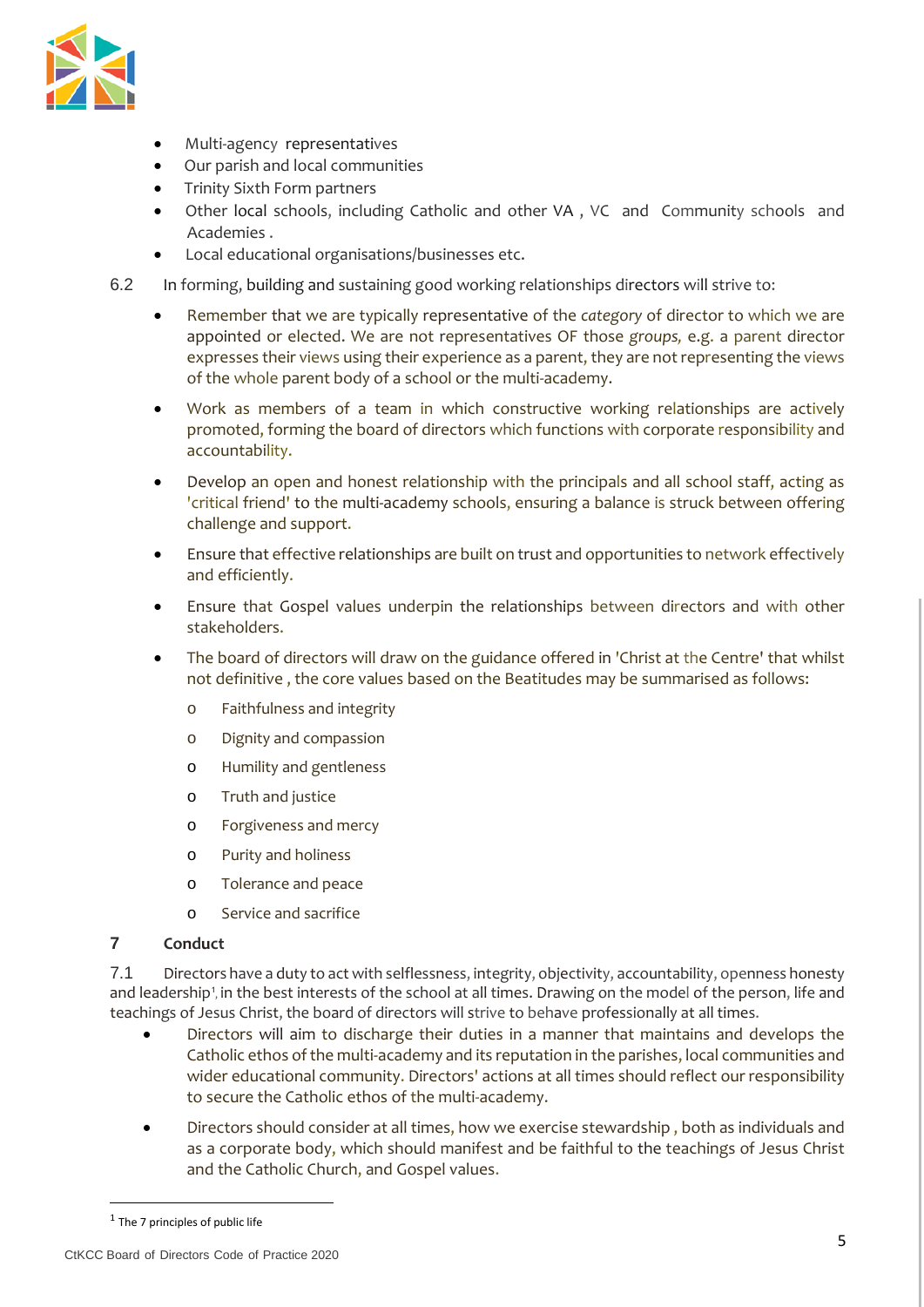

- Directors should reflect on how we are perceived by stakeholders in all we say and do, both as individual directors and as a corporate body.
- Directors should consider carefully how our decisions and actions might affect others, whether they are individuals employed by the multi-academy; children or adults who are part of the multi- academy community; the parishes; other schools in the locality; or the wider community.
- Directors should express views openly at meetings, but accept collective responsibility for all decisions made by the board of directors or any individual director delegated to do so.
- Directors will not speak out against majority decisions in public or in private outside the board of directors. The intention is to protect the reputation and authority of the board of directors and the multi-academy in the public domain.
- Directors, through their minutes, must be open about the decisions they make and the actions they take and in particular be prepared to explain their actions and decisions to interested parties.
- Directors will only speak or act on behalf of the board of directors when we have been specifically authorised to do so.
- Directors will respond to criticism or complaints about the multi-academy , an individual school and *I* or its staff by referring to the Complaints Procedure adopted by the board of directors or academy committee, for the correct procedure to be followed, and will advise the complainant accordingly .
- Directors will record in the register of pecuniary interests any pecuniary interest we might have in connection with the board of directors' business.
- Directors will be expected to declare an interest in any item of business and withdraw from the meeting while it is under discussion.
- Directors will always undertake visits within the framework established by the board of directors and agreed with the principal. (See Section 10)

#### **8 Structure of the Board of Directors**

- 8.1 The board of directors must appoint a clerk with a view to their efficient functioning and must have regard to advice from the clerk as to the nature of the board of directors' functions.
- 8.2 The board of directors will work efficiently and effectively in the best interests of the multi-academy by organising itself into a committee structure so that it can fulfil its statutory responsibilities, including ensuring the statutory right of appeal, through appropriate full delegation of powers and statutory functions to either:
	- a committee (including a Local Governing Body)
	- a director or
	- a principal.
- 8.3 The board of directors will be structured as follows:

Finance and Resources Committee: Standards and Provision Committee: Audit and Risk Committee:

**There will be a need from time to time to nominate two staff discipline committees –**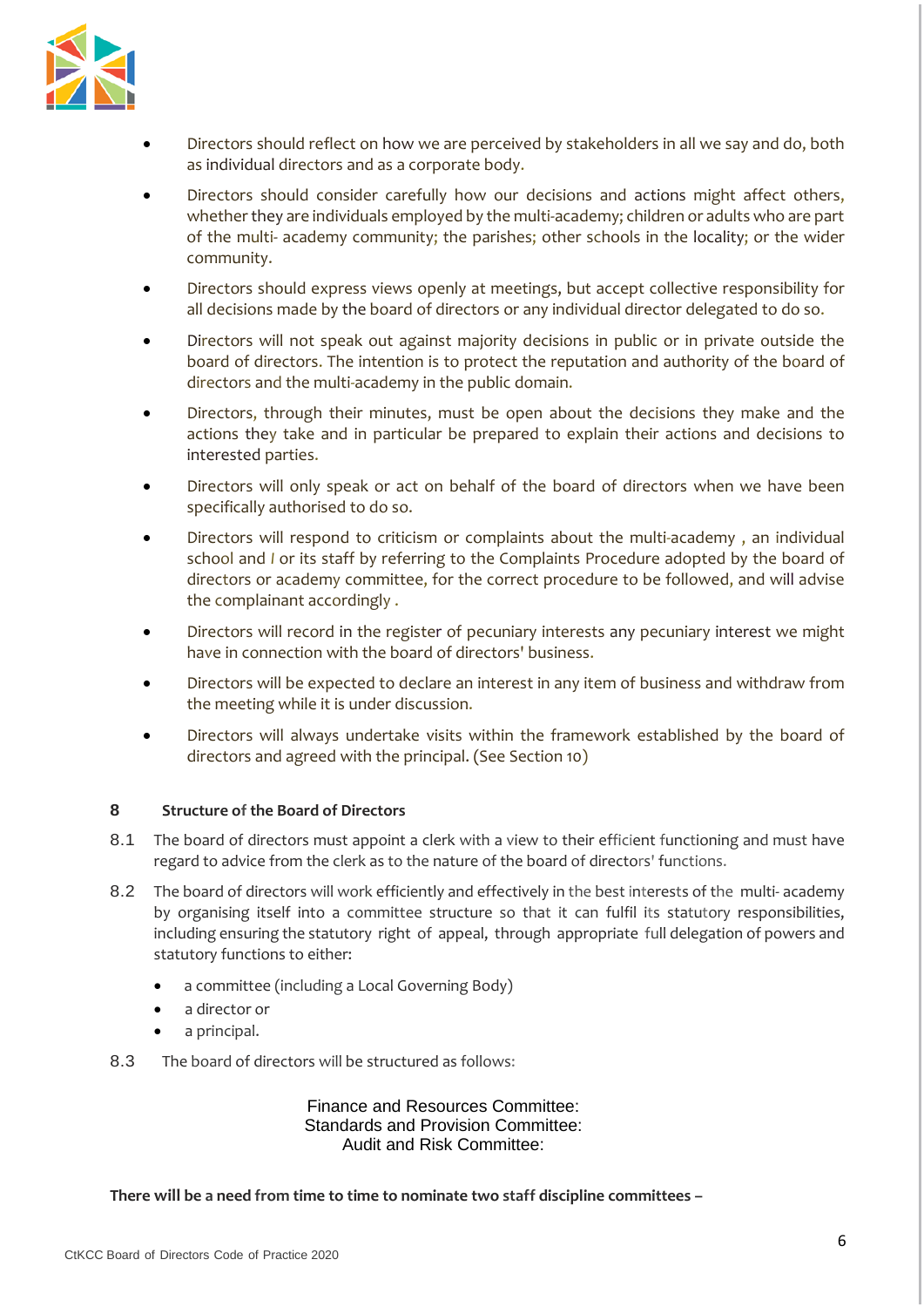

**There will be a need from time to time to nominate staff restructuring committees.**

**Where necessary Governors from across Christ the King schools may be recruited to these committees.**

- 8.4 There is an expectation that fill committees will function with a view to securing the Catholic ethos of the multi-academy , as well as ensuring the multi-academy provides a high quality educational experience for all its children. Catholicity will not be viewed as a 'bolt-on' extra to be considered separately , instead the teachings of Jesus Christ and the Catholic Church and Gospel values will underpin all the aspects of the work of the board of directors.
- 8.5 Full delegated powers, including delegated decision making powers where legally appropriate, will be given to the committees enabling them to be fully effective.
- 8.6 The board of directors must review the delegation of its statutory functions annually.
- 8.7 The committees will have clear terms of reference.
	- No vote on any matter may be taken at any meeting of a committee unless the majority of members of the committee present and voting are directors or in the case of the academy committee, academy committee representatives.
	- Observers will be allowed to attend meetings in order to promote a willingness to serve the community as director, or to extend the professional development of middle and senior managers. Observers are not members of the committee and will not be allowed to vote. It will not be appropriate for observers to attend staff disciplinary proceedings.
- 8.8 There is an open-door policy for committees. Any director who has an interest in any specific matter being discussed may attend any meeting with the agreement of the chair of that committee. Whilst this option is useful, it is important to avoid a situation where most directors attend all or most committee meetings. This defeats the benefits of the smaller debating forum that committees provide.
- 8.9 Chairs of committees will be elected by the committees at the first meeting of the year, and not the full board of directors. However, the board of directors has the power to remove chairs of committees.

#### 9 **Meeting Structure and Management**

- 9.1 By working through an effective and efficient committee structure the board of directors will strive to keep the number of full board of directors meetings to the minimum of three per academic year, which in normal circumstances will be one a term.
- 9.2 An annual meeting plan (for board of directors and committee meetings) which identifies all planned meetings; dates and times; expected items in line with the annual cycle of business (e.g. policy review, results, budget setting) will be published in advance of the start of each academic year.
- 9.3 Thought will be given to the timing of meetings, including holding them during the working day or at the end of the school day, rather than the evening. Where possible committee meetings may be held back to back to facilitate attendance at two committees in one evening, with a rotation of timings to ensure each committee takes turns at having an earlier start.
- 9.4 Whilst aiming for a tight regular meeting structure the board of directors retains the flexibility to hold additional full board of directors meetings in special circumstances (for example, to begin the appointment of a headteacher, Ofsted, etc.). Ad hoc committees which deal with specific procedural issues will only meet when necessary, in a manner determined by the board of directors.
- 9.5 A clerk to the board of directors must be appointed. The board of directors will use the services of a professional clerk at the meetings of the full board of directors and at committee meetings. The investment in professional clerking is viewed as a way to improve the effectiveness and efficiency of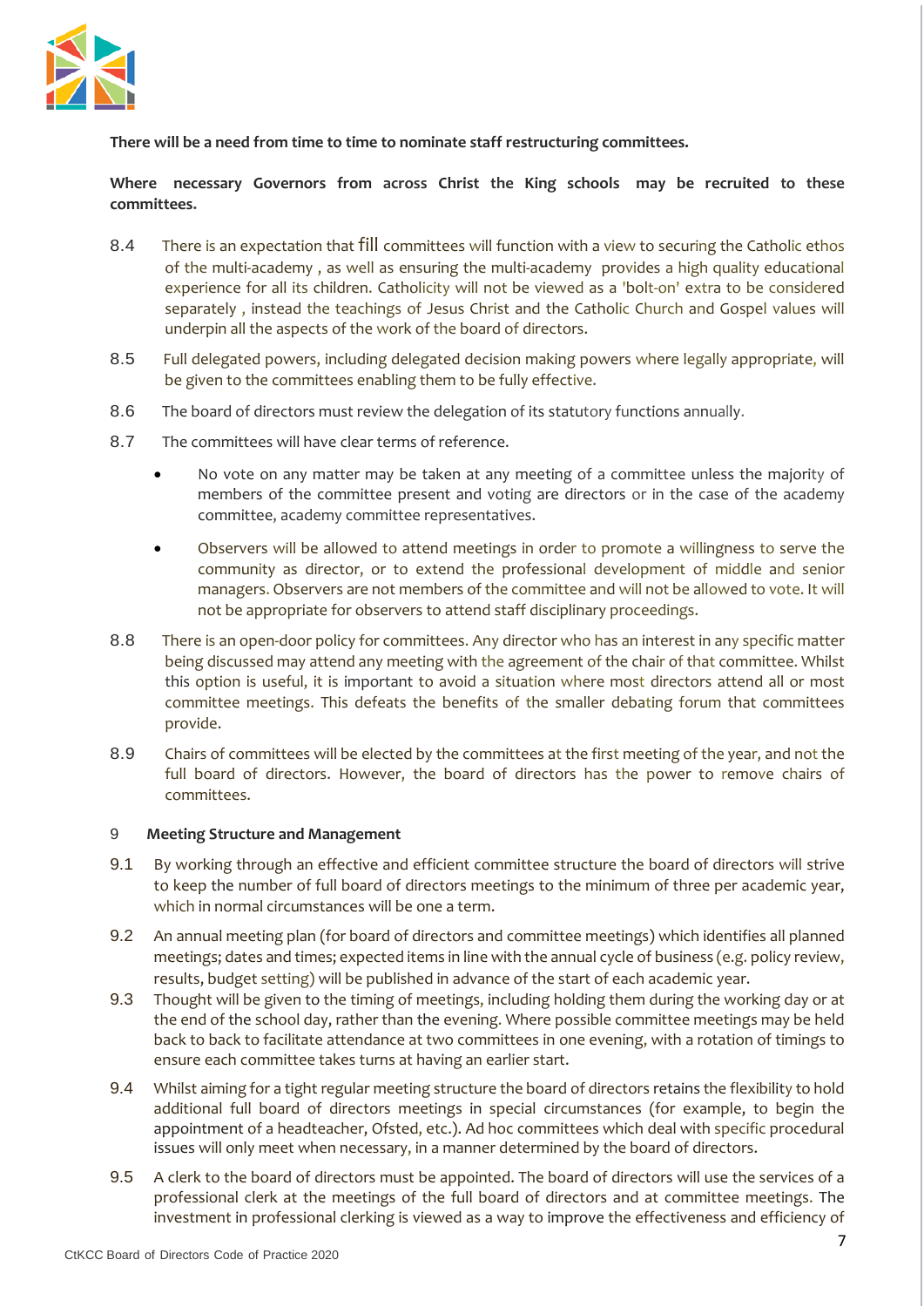

the board of directors as a whole by ensuring that meetings are properly organised and supported. (Note: staff directors, including the principals, cannot be appointed as clerk to the board of directors or a committee on which they serve. They can however, clerk the 'odd meeting' in the absence of the clerk.)

- 9.6 The clerk will have a clear job description, a contract for sufficient hours and will be appropriately trained. The role and hours of the clerk will be reviewed annually.
- 9.7 The clerk will produce agendas and minutes for meetings.
- 9.8 The clerk will send out agendas, minutes and any reports or other papers to be considered at the board of directors /committee meeting at least seven clear days in advance to appropriate people
- 9.9 The chair of the board of directors, chairs of committees, the principals, all other directors and the clerk will subscribe to the following expectations so that the board of directors, whether working corporately or in committee, will achieve informed, collective decisions in an effective and efficient manner that meet the legal requirements.
	- The Accounting Officer will agree which committee meetings it is appropriate for him/her to attend and whether or not another principal or senior leader will take responsibility for support some committee meetings. This will contribute to the professional development of other leaders within the multi-academy
	- There will be an expectation that the chair (in the board of directors and in committee meetings) manages the meeting to keep discussion focused; matters in proportion; draw on all members' contributions; and with due attention to the following points.
	- In advance of full board of directors meetings the chair, Accounting Officer will discuss and agree the agenda before it is published by the clerk, giving 7 days notice of the meeting.
	- All agenda items should be submitted through the clerk to the meeting and the agenda should be clear and purposeful.
	- In order to be effective meetings need to be quorate. The quorum for a board of directors meeting is 50% of the membership (not including vacant positions).
	- Apologies will be considered at full board of directors meetings, not simply accepted. All meetings will aim to have a maximum length of 2 hours.
	- Directors will be expected to be punctual and meetings will start at the agreed time. The latest finish time for evening meetings will be 9.30pm
	- All Directors must properly prepare for meetings by reading papers in advance and giving thought to the issues to be discussed. All papers circulated in advance of the meeting should be taken as read.
	- There will be a '15 minute' limit for discussion of each agenda item, unless the board of directors or committee agree otherwise for a specific agenda item of particular significance.
	- Where any director is unavoidably late, agenda items should not be re-run. Directors could agree to rearrange the agenda to accommodate a director who is unavoidably late and who is crucial to discussion for an agenda item.
	- 'Any Other Business' will be limited to genuinely urgent matters that need to be addressed by the members of the group and must be identified at the start of the meeting.
	- Directors will be expected to make relevant and purposeful contributions; understand how to challenge others in a constructive way; listen to others; and accept collective responsibility, even in relation to decisions individuals do not personally agree with.
	- Decisions will be taken by vote on a simple majority.
	- The decision of the board of directors to allow alternative arrangements for board of directors /committee members to participate or vote at meetings remotely by telephone, conferencing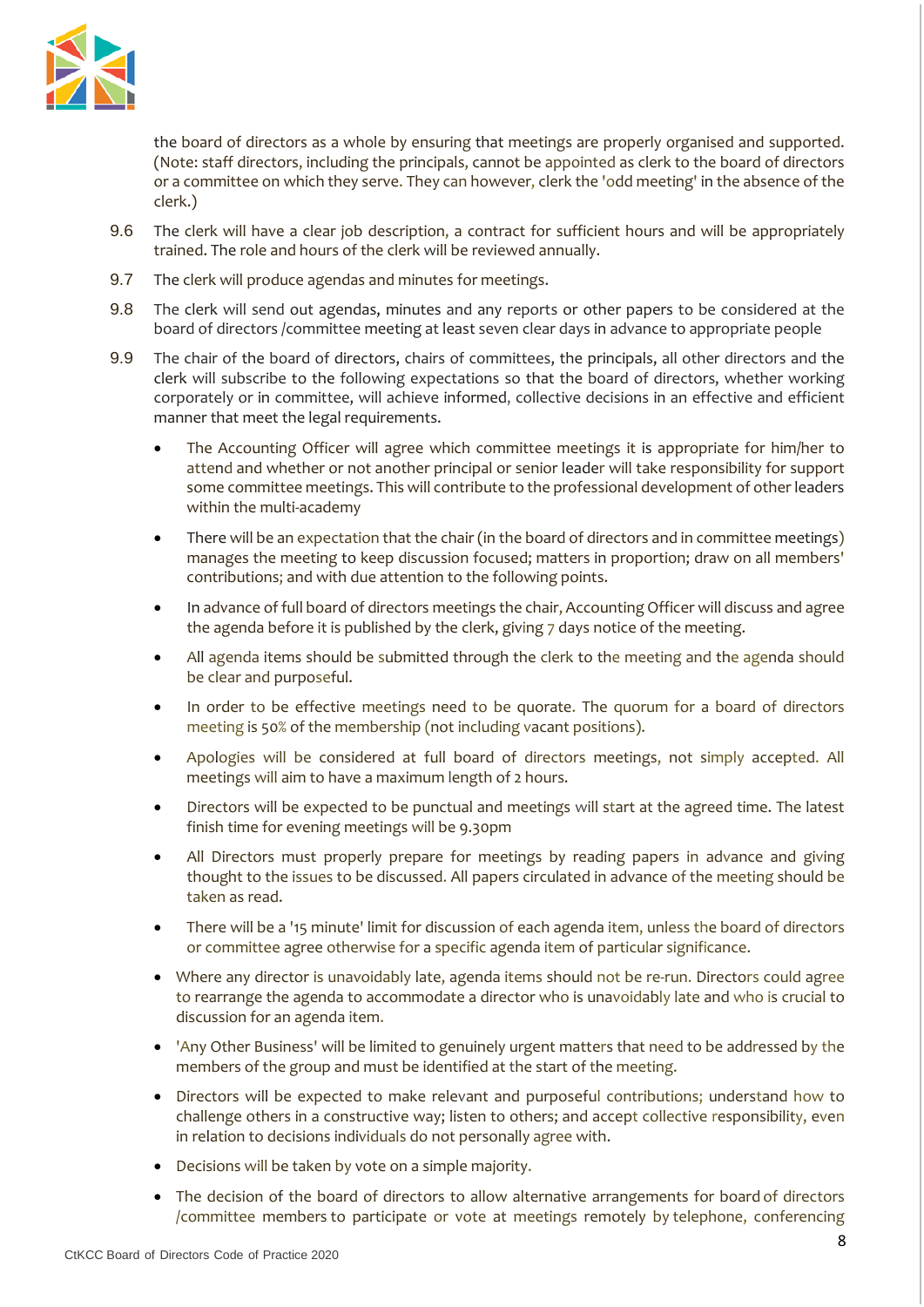

or other prescribed methods must be strictly adhered to.

- In full board of directors meetings there will be no rehearsing the debate already had by committees. Committees will be trusted to carry out their responsibilities and only report decisions to full board of directors meetings.
- Minutes will record key matters discussed; summarise the key points discussed; record decisions and *I* or agreed actions accurately. The detail of the discussion and how individual directors vote is confidential. The minutes will be made available, in draft form, within 7 days of the meeting, thus ensuring they are proof-read with a good recollection of the meeting. Confidential matters should not be recorded in minutes that are published in the public domain.
- Minutes will be reviewed, amended as necessary and signed by the chair at the next meeting.

#### **10 Visiting the School**

10.1 School visits are an essential part of the directors' role. Effective and well organised visits can provide the board of directors with a strategy for monitoring the effectiveness of policies.

10.2 Before the visit it will be important for the director concerned to:

- Clarify the purpose.
- Discuss and agree the agenda with the principal well in advance; be clear what is being observed.
- Make sure that the date is suitable for the purpose identified.
- Receive and discuss with the principal any supporting information, e.g. Ofsted report, SEF, School Improvement Plan, performance data, relevant lesson plans.
- Discuss with the relevant teacher integration into the lesson.
- 10.3 During the visit it will be important for the director to:
	- Be aware of the timetable for the visit and aim to adhere to it, but be flexible.
	- Decide with the teacher how they will be introduced and their role in the classroom.
	- Be sensitive to the fact that the teacher is there to teach, so talk to the teacher when it is appropriate.
	- Remain focused on the purpose of the visit in conversation with the teacher.
	- Be discreet in your note taking, it can be disconcerting.
	- Be courteous and polite, not critical.
- 10.4 After the visit it will be important for the director to:
	- Discuss what was observed with the class teacher and use the opportunity to clarify any matters.
	- Make notes as soon as possible while they are fresh in the mind.
	- Discuss what was observed with the principal.
	- Be prepared to take on board others comments and explanations.
	- Reflect on what was observed and experienced.
	- Write up the draft report for the board of directors, using the standard proforma, and share it with the principal and any staff involved before agreeing the final copy.
	- Remember to communicate a personal 'thank you' to the teacher concerned.
- 10.5 The written report, using the standard proforma, will include:
	- Who made the visit, when and why.
	- The purpose of the visit and observation.